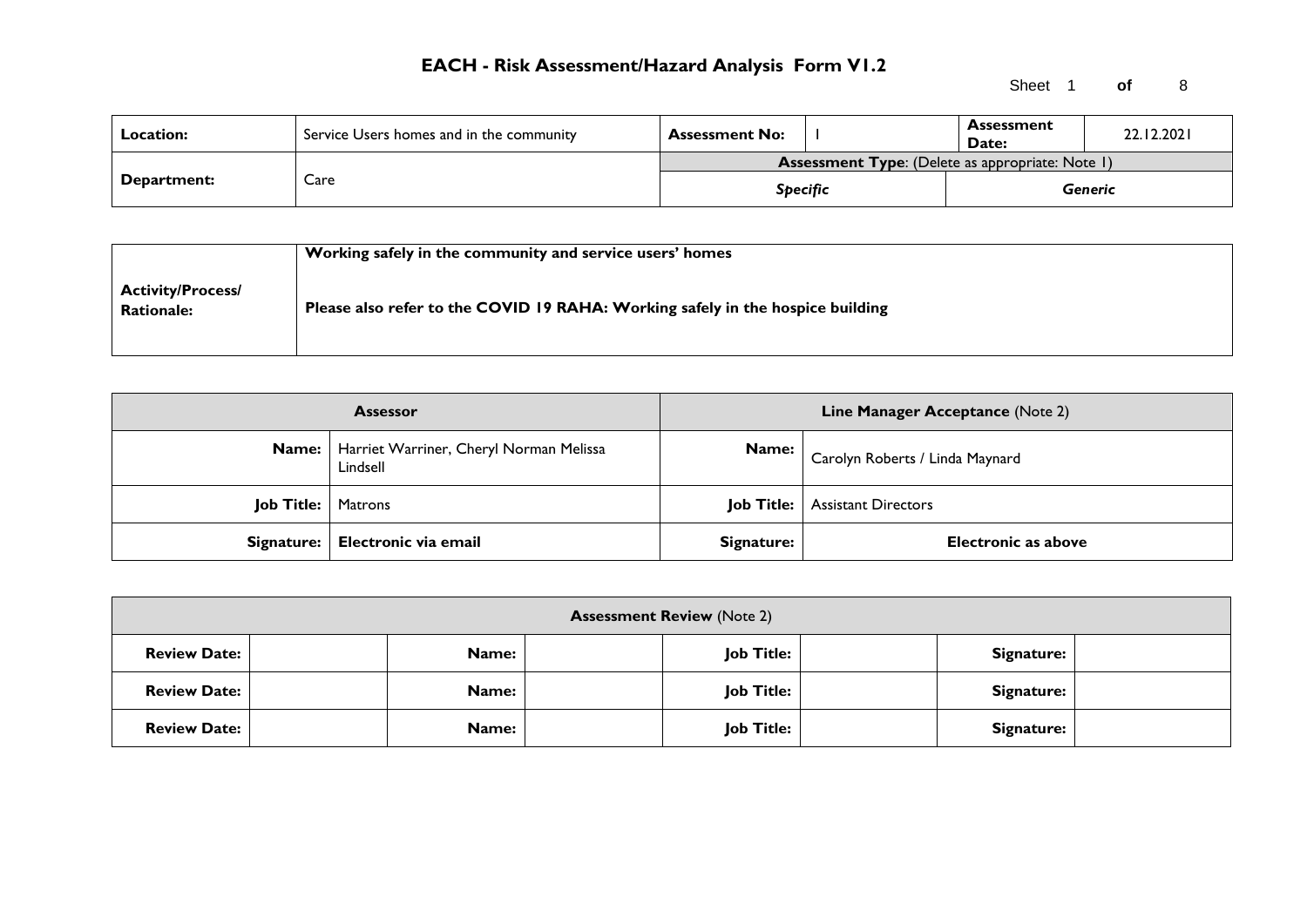Sheet 2 **of** 8

| Risk Rating = Likelihood x Consequence = Residual Risk (RR) |  |  |
|-------------------------------------------------------------|--|--|
|-------------------------------------------------------------|--|--|

|                                                                                         |                           |                                                                                                                                                                                                                                                                                                                                                                                                                                                                                                                |                                                     |                                                                                                                                                                                                                                                                                                                                                                                                                                                                                                                                                                                                                                                                                                                                                                                                                                                                                         |                                 |           | <b>Management Plan</b> |                     |
|-----------------------------------------------------------------------------------------|---------------------------|----------------------------------------------------------------------------------------------------------------------------------------------------------------------------------------------------------------------------------------------------------------------------------------------------------------------------------------------------------------------------------------------------------------------------------------------------------------------------------------------------------------|-----------------------------------------------------|-----------------------------------------------------------------------------------------------------------------------------------------------------------------------------------------------------------------------------------------------------------------------------------------------------------------------------------------------------------------------------------------------------------------------------------------------------------------------------------------------------------------------------------------------------------------------------------------------------------------------------------------------------------------------------------------------------------------------------------------------------------------------------------------------------------------------------------------------------------------------------------------|---------------------------------|-----------|------------------------|---------------------|
| <b>Hazard</b>                                                                           | Who is at<br>Risk?        | Control<br><b>Measures</b><br>(Existing controls)                                                                                                                                                                                                                                                                                                                                                                                                                                                              | <b>Risk</b><br>Rati<br>ng<br>(Not<br>e <sub>3</sub> | <b>Additional Controls</b><br>(Additional control is to be put in place and<br>managed)                                                                                                                                                                                                                                                                                                                                                                                                                                                                                                                                                                                                                                                                                                                                                                                                 | <b>RR</b><br>Rating<br>(Note 4) | Owne<br>r | <b>Target</b><br>Date  | Comp<br><b>Date</b> |
| Risk of contracting and<br>transmitting COVID 19<br>whilst working in the<br>community. | EACH staff,<br>Volunteers | Pandemic Flu Policy<br>and Infection<br>Control Policy and<br>Procedures<br>available to all staff<br>detailing &<br>providing active<br>links to information<br>regarding routes of<br>transmission and<br>mitigation actions<br>including infection<br>control procedures.<br><b>AII EACH</b><br>community care is<br>planned and home<br>risk assessments<br>and community<br>care agreements<br>are completed.<br>Families and<br>professionals<br>contact EACH<br>during office hours<br>and out of hours | $4\times5=$<br>20                                   | Guidance for health care staff can be found at the<br>following link regarding:<br>guidance relating to health and social care<br>staff if they develop coronavirus (COVID-19)<br>symptoms, receive a positive test result or<br>are identified as a contact of a COVID-19<br>case<br>guidance on isolation requirements for<br>patients and residents in health and social<br>care settings after contact with COVID-19<br>cases<br>guidance on repeat testing for COVID-19 for<br>staff, patients and residents in health and<br>social care settings<br>COVID-19: managing healthcare staff with<br>symptoms of a respiratory infection -<br>GOV.UK (www.gov.uk)<br>COVID-19: infection prevention and control<br>(IPC) - GOV.UK (www.gov.uk)<br>Patient facing staff are participating in<br>asymptomatic testing policy to identify possible<br>infection and reduce transmission. | $2 \times 3 = 6$                |           |                        |                     |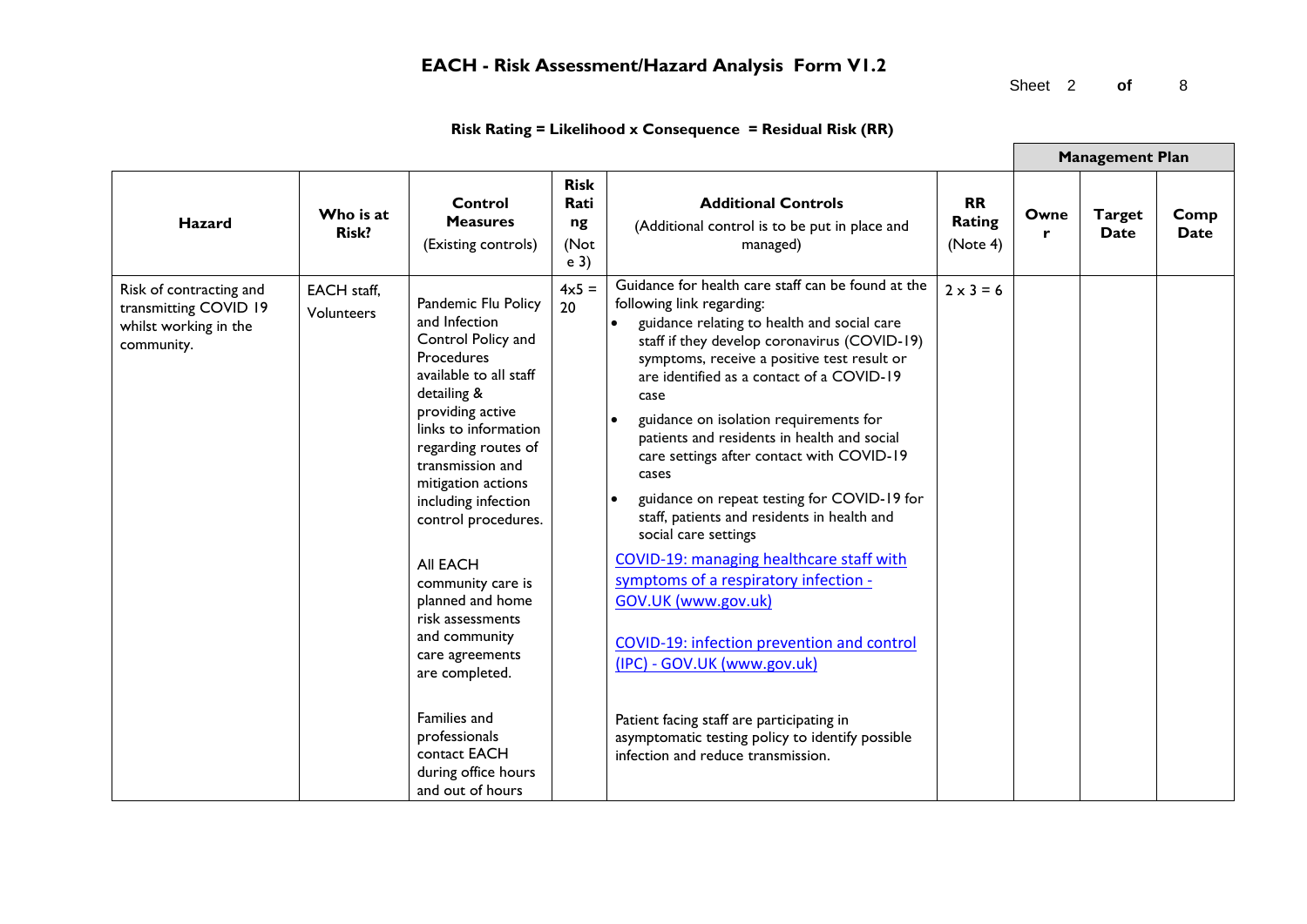Sheet 3 of 8

|        |                           |                                                                                           |                                                     |                                                                                                                                                                                                                                                                                                                                                                                                                                                                                                                                                                                                                                                                                                                                                                                             |                                 |           | <b>Management Plan</b>       |              |
|--------|---------------------------|-------------------------------------------------------------------------------------------|-----------------------------------------------------|---------------------------------------------------------------------------------------------------------------------------------------------------------------------------------------------------------------------------------------------------------------------------------------------------------------------------------------------------------------------------------------------------------------------------------------------------------------------------------------------------------------------------------------------------------------------------------------------------------------------------------------------------------------------------------------------------------------------------------------------------------------------------------------------|---------------------------------|-----------|------------------------------|--------------|
| Hazard | Who is at<br><b>Risk?</b> | <b>Control</b><br><b>Measures</b><br>(Existing controls)                                  | <b>Risk</b><br>Rati<br>ng<br>(Not<br>e <sub>3</sub> | <b>Additional Controls</b><br>(Additional control is to be put in place and<br>managed)                                                                                                                                                                                                                                                                                                                                                                                                                                                                                                                                                                                                                                                                                                     | <b>RR</b><br>Rating<br>(Note 4) | Owne<br>r | <b>Target</b><br><b>Date</b> | Comp<br>Date |
|        |                           | via telephone calls<br>as initial contact for<br>concerns with<br>escalating<br>symptoms. |                                                     | Large majority of patient facing staff are fully<br>vaccinated.<br>Prior to any community working staff or<br>volunteers should ask the following triage<br>questions to those they are visiting:-<br>1. Do you or any members of your<br>household have any of the following<br>symptoms:<br>A high temperature<br>$\bullet$<br>A new, continuous cough<br>• A loss of, or change to, your<br>sense of smell or taste?<br>• Any symptoms of respiratory<br>infection?<br>Have you tested positive or a household<br>2.<br>member tested positive for COVID-19<br>within the last 14 days?<br>3. Have you had any diarrhoea or vomiting<br>within the last 48 hours?<br>If yes - risk assess whether the visit can go<br>ahead. Consider if the intervention can be<br>delivered virtually. |                                 |           |                              |              |

### **Risk Rating = Likelihood x Consequence = Residual Risk (RR)**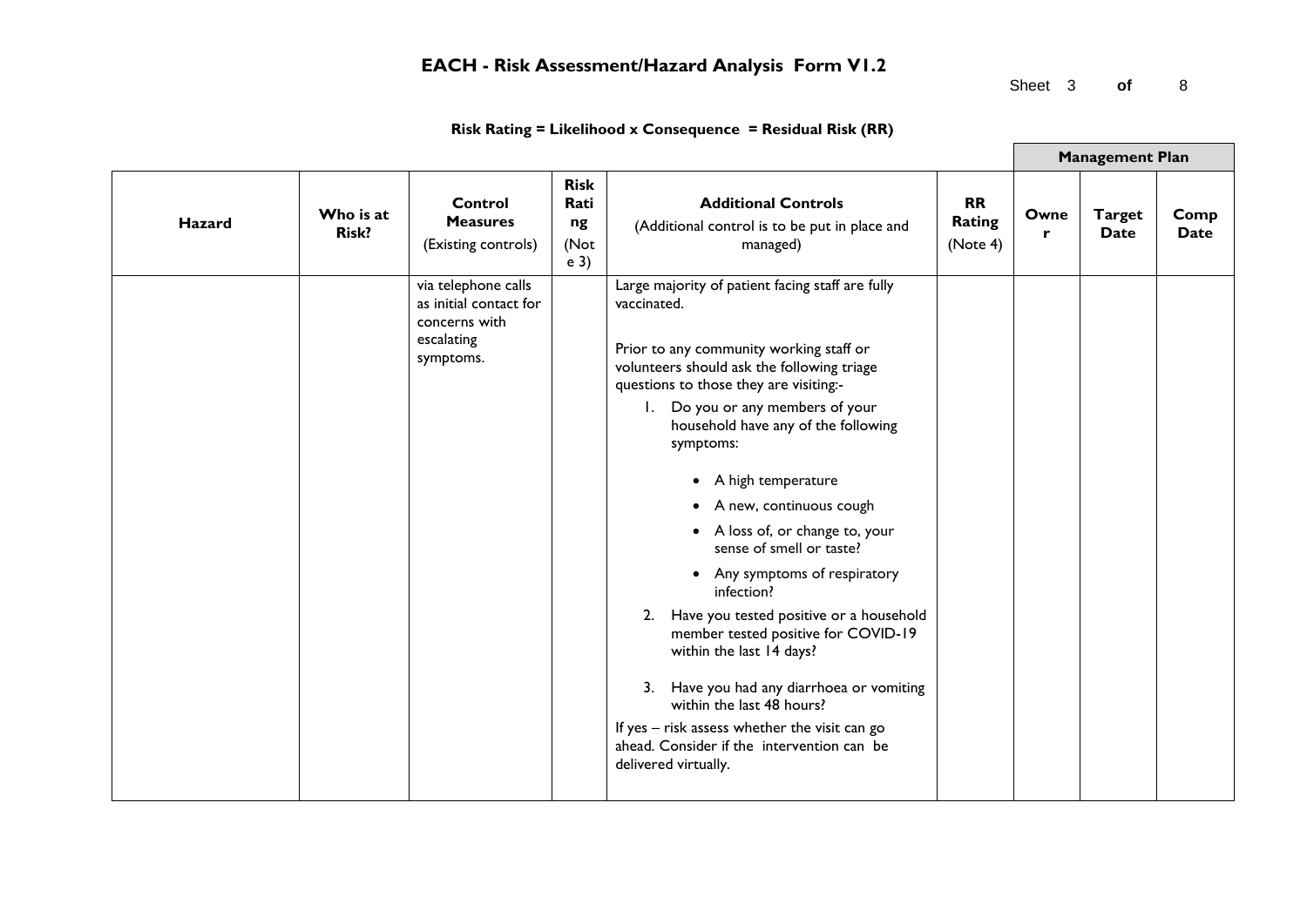Sheet 4 **of** 8

|               |                    |                                                   |                                                     |                                                                                                                                                                                                                                                                                                                                                  |                                 |           | <b>Management Plan</b>       |              |
|---------------|--------------------|---------------------------------------------------|-----------------------------------------------------|--------------------------------------------------------------------------------------------------------------------------------------------------------------------------------------------------------------------------------------------------------------------------------------------------------------------------------------------------|---------------------------------|-----------|------------------------------|--------------|
| <b>Hazard</b> | Who is at<br>Risk? | Control<br><b>Measures</b><br>(Existing controls) | <b>Risk</b><br>Rati<br>ng<br>(Not<br>e <sub>3</sub> | <b>Additional Controls</b><br>(Additional control is to be put in place and<br>managed)                                                                                                                                                                                                                                                          | <b>RR</b><br>Rating<br>(Note 4) | Owne<br>r | <b>Target</b><br><b>Date</b> | Comp<br>Date |
|               |                    |                                                   |                                                     | If visit to go ahead the person displaying any<br>symptoms of respiratory infection should<br>maintain at least 2m distance from the CYP<br>receiving the visit.                                                                                                                                                                                 |                                 |           |                              |              |
|               |                    |                                                   |                                                     | Staff providing clinical nursing care should wear<br>scrubs and follow universal standard infection<br>control procedures including universal masking,<br>when visiting service users within their own<br>home and have robust personal plan for<br>management of clothing/ personal items following<br>the visit.                               |                                 |           |                              |              |
|               |                    |                                                   |                                                     | Staff should maintain, where possible, a 2 metre<br>distance from non essential household residents                                                                                                                                                                                                                                              |                                 |           |                              |              |
|               |                    |                                                   |                                                     | Family members are not required to wear a face<br>mask in their own home as staff are protected<br>through wearing PPE and there is no risk to<br>other service users. We cannot therefore insist<br>that people wear a mask or covering in their own<br>home but please carry a supply of surgical masks<br>so you can offer these as required. |                                 |           |                              |              |
|               |                    |                                                   |                                                     | Staff to wear appropriate PPE as per PHE NHSE<br>IPAC guidance during the period of sustained                                                                                                                                                                                                                                                    |                                 |           |                              |              |

### **Risk Rating = Likelihood x Consequence = Residual Risk (RR)**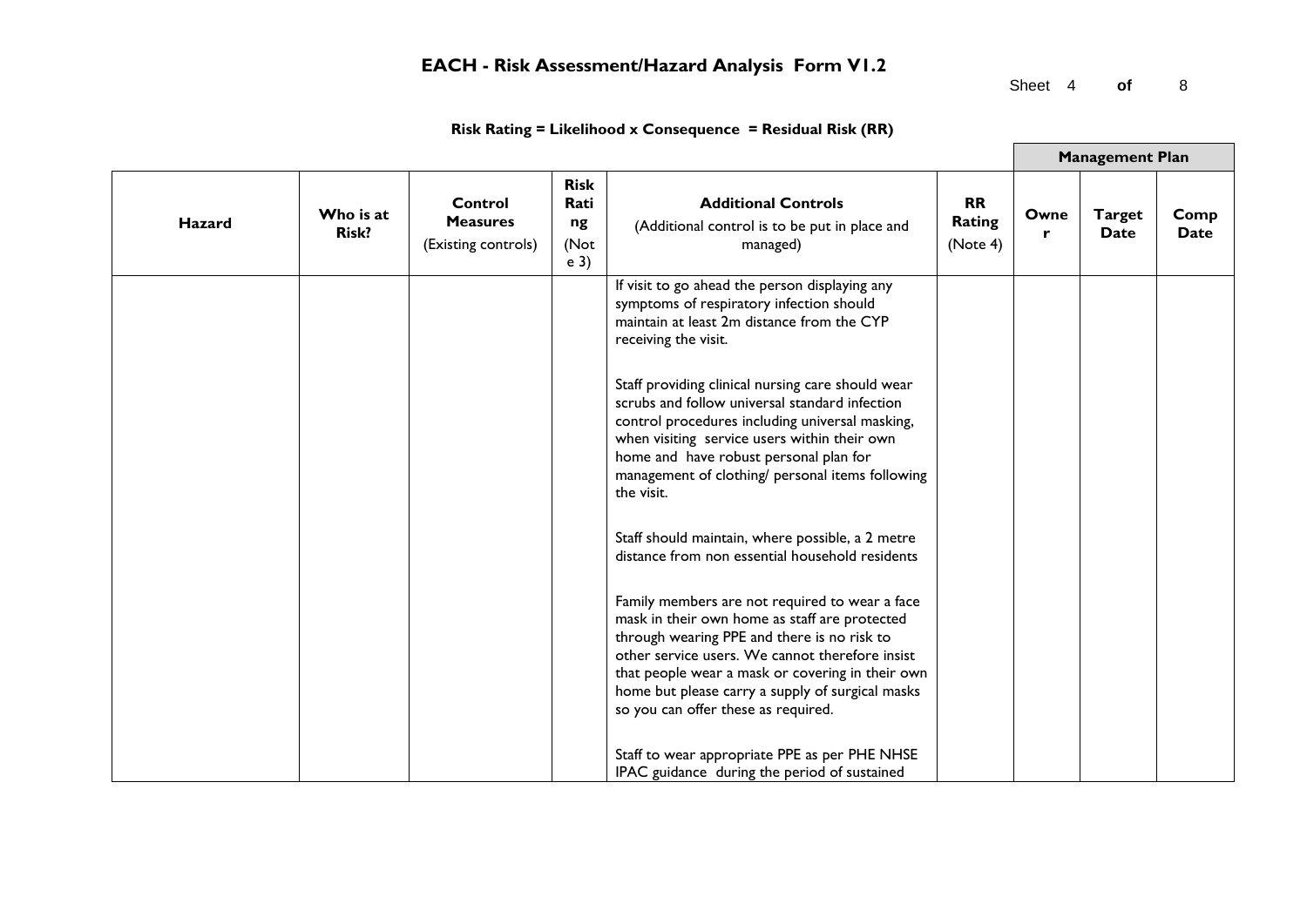Sheet 5 **of** 8

| <b>Risk</b><br>Rati<br><b>Additional Controls</b><br><b>RR</b><br>Control<br>Who is at<br><b>Target</b><br>Owne<br><b>Rating</b><br><b>Measures</b><br><b>Hazard</b><br>ng<br>(Additional control is to be put in place and<br><b>Risk?</b><br>Date<br><b>Date</b><br>r<br>(Note 4)<br>(Not<br>managed)<br>(Existing controls)<br>e <sub>3</sub><br>transmission for clinical interventions and<br>situations which require SICPs and TBPs<br>Infection prevention and control for<br>seasonal respiratory infections in health and<br>care settings (including SARS-CoV-2) for<br>winter 2021 to 2022 - GOV.UK (www.gov.uk)<br>The IPC principles in this document above apply<br>to all health and care settings including acute,<br>diagnostics, independent sector, mental health<br>and learning disabilities, primary care, care<br>homes, care at home, maternity and paediatrics<br>(this list is not exhaustive).<br>PPE guide for community and social care settings<br>(publishing.service.gov.uk)<br>Ensure able to Don and Doff PPE in the<br>community without a buddy if required<br>Current PPE information when providing care in<br>the community is displayed within hospice<br>buildings at key locations for staff to review. |  |  |  | <b>Management Plan</b> |      |
|----------------------------------------------------------------------------------------------------------------------------------------------------------------------------------------------------------------------------------------------------------------------------------------------------------------------------------------------------------------------------------------------------------------------------------------------------------------------------------------------------------------------------------------------------------------------------------------------------------------------------------------------------------------------------------------------------------------------------------------------------------------------------------------------------------------------------------------------------------------------------------------------------------------------------------------------------------------------------------------------------------------------------------------------------------------------------------------------------------------------------------------------------------------------------------------------------------------------------------------------------|--|--|--|------------------------|------|
|                                                                                                                                                                                                                                                                                                                                                                                                                                                                                                                                                                                                                                                                                                                                                                                                                                                                                                                                                                                                                                                                                                                                                                                                                                                    |  |  |  |                        | Comp |
| SMNS staff hold small stock of PPE whilst on call.                                                                                                                                                                                                                                                                                                                                                                                                                                                                                                                                                                                                                                                                                                                                                                                                                                                                                                                                                                                                                                                                                                                                                                                                 |  |  |  |                        |      |

**Risk Rating = Likelihood x Consequence = Residual Risk (RR)**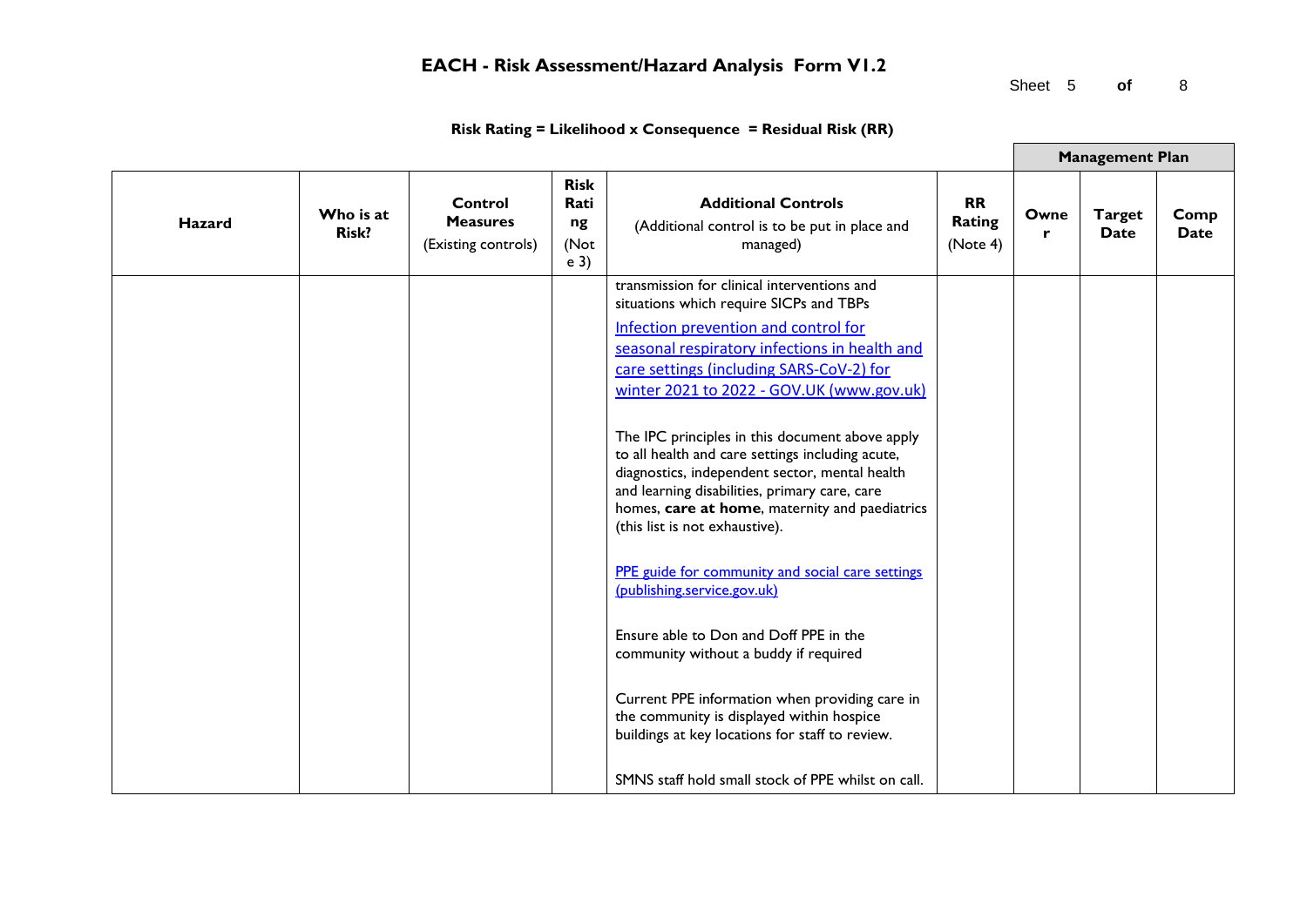Sheet 6 **of** 8

|               |                           |                                                   |                                                     |                                                                                                                                                                                    |                                 |           | <b>Management Plan</b> |              |
|---------------|---------------------------|---------------------------------------------------|-----------------------------------------------------|------------------------------------------------------------------------------------------------------------------------------------------------------------------------------------|---------------------------------|-----------|------------------------|--------------|
| <b>Hazard</b> | Who is at<br><b>Risk?</b> | Control<br><b>Measures</b><br>(Existing controls) | <b>Risk</b><br>Rati<br>ng<br>(Not<br>e <sub>3</sub> | <b>Additional Controls</b><br>(Additional control is to be put in place and<br>managed)                                                                                            | <b>RR</b><br>Rating<br>(Note 4) | Owne<br>r | <b>Target</b><br>Date  | Comp<br>Date |
|               |                           |                                                   |                                                     | Small supply of PPE to be left in sealed plastic<br>box in CYP home if local on call in place for end<br>of life care and staff not received supply from site<br>(if required).    |                                 |           |                        |              |
|               |                           |                                                   |                                                     | Ensure any EACH clinical equipment (eg<br>stethoscope / thermometer/ Sats machine) is<br>cleaned before and after use                                                              |                                 |           |                        |              |
|               |                           |                                                   |                                                     | PPE orders placed as required by Locality ESM.                                                                                                                                     |                                 |           |                        |              |
|               |                           |                                                   |                                                     | Staff should dispose of PPE in the community<br>using a household black bin bag.                                                                                                   |                                 |           |                        |              |
|               |                           |                                                   |                                                     | Staff may use a Bio- bin, if available, to transport<br>used PPE from a family home to the hospice in<br>their car to avoid risk of black bag puncture and<br>leakage of contents. |                                 |           |                        |              |
|               |                           |                                                   |                                                     |                                                                                                                                                                                    |                                 |           |                        |              |

### **Risk Rating = Likelihood x Consequence = Residual Risk (RR)**

**Notes to Accompany Risk Assessment:**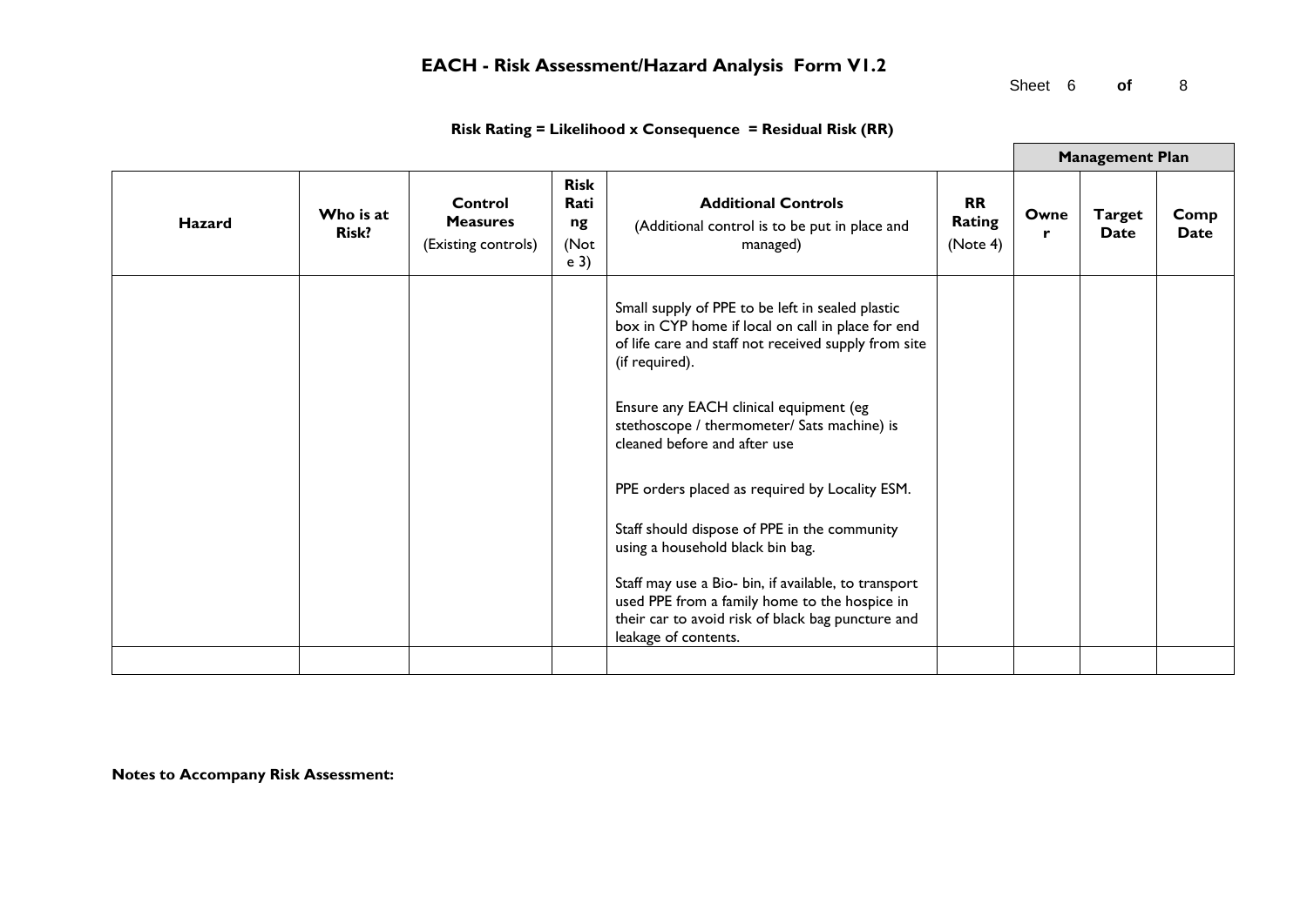- 1. If using a Generic risk assessment, the assessors and Line Managers are to satisfy themselves that the assessment is valid for the activity/process and that all significant hazards have been identified and assessed.
- 2. Line Managers are to note that they are held responsible for the contents of the risk assessment and they are signing to indicate that they consider the risks to be acceptable.
- **3. Likelihood Score (L) x Consequence Score (C)**
- a. What is the likelihood of the consequence occurring?

| <b>Likelihood Score</b>                                            |                                          |                                                                        |                                       |                                                                |                                                  |
|--------------------------------------------------------------------|------------------------------------------|------------------------------------------------------------------------|---------------------------------------|----------------------------------------------------------------|--------------------------------------------------|
|                                                                    | Rare                                     | <b>Unlikely</b>                                                        | <b>Possible</b>                       | <b>Likely</b>                                                  | <b>Almost Certain</b>                            |
| Descriptor<br>Frequency<br>How often might it or<br>does it happen | This will probably<br>never happen/recur | Do not expect it to<br>happen/recur but it is possible it<br>may do so | Might happen or<br>recur occasionally | Will probably happen/recur<br>but it is not a persisting issue | Will undoubtedly<br>happen/, possibly frequently |

### **Consequence Scores (Severity)**

b. Choose the most appropriate domain for the identified risk from the left hand side of the table. Then work along the columns in same row to assess the severity of the risk on the scale of 1 to 5 to determine the consequence score, which is the number given at the top of the column.

|                                                                                                   |                                                                                        | Consequence Score (severity levels) and examples of descriptors                                                    |                                                                                                                                   |                                                                                             |                                                         |  |  |  |  |  |
|---------------------------------------------------------------------------------------------------|----------------------------------------------------------------------------------------|--------------------------------------------------------------------------------------------------------------------|-----------------------------------------------------------------------------------------------------------------------------------|---------------------------------------------------------------------------------------------|---------------------------------------------------------|--|--|--|--|--|
|                                                                                                   |                                                                                        |                                                                                                                    |                                                                                                                                   | 4                                                                                           |                                                         |  |  |  |  |  |
| Domain                                                                                            | Insignificant                                                                          | <b>Minor</b>                                                                                                       | <b>Moderate</b>                                                                                                                   | <b>Major</b>                                                                                | <b>Catastrophic</b>                                     |  |  |  |  |  |
| Impact on the safety of staff<br>service users, or others<br>(physical or psychological<br>harm). | Minor injury requiring<br>no/minimal intervention<br>or treatment.<br>No time off work | Minor injury which is self<br>resolving or requires<br>minor intervention and/or<br>Results in >3 days off<br>work | Moderate injury<br>requiring intervention<br>and/or<br><b>HSE/RIDDOR</b><br>reportable incident<br>Results in >4 days off<br>work | Major injury and long-<br>term incapacity/disability<br>Results in $> 6$ months off<br>work | Death<br>Multiple, permanent<br>injuries/health effects |  |  |  |  |  |